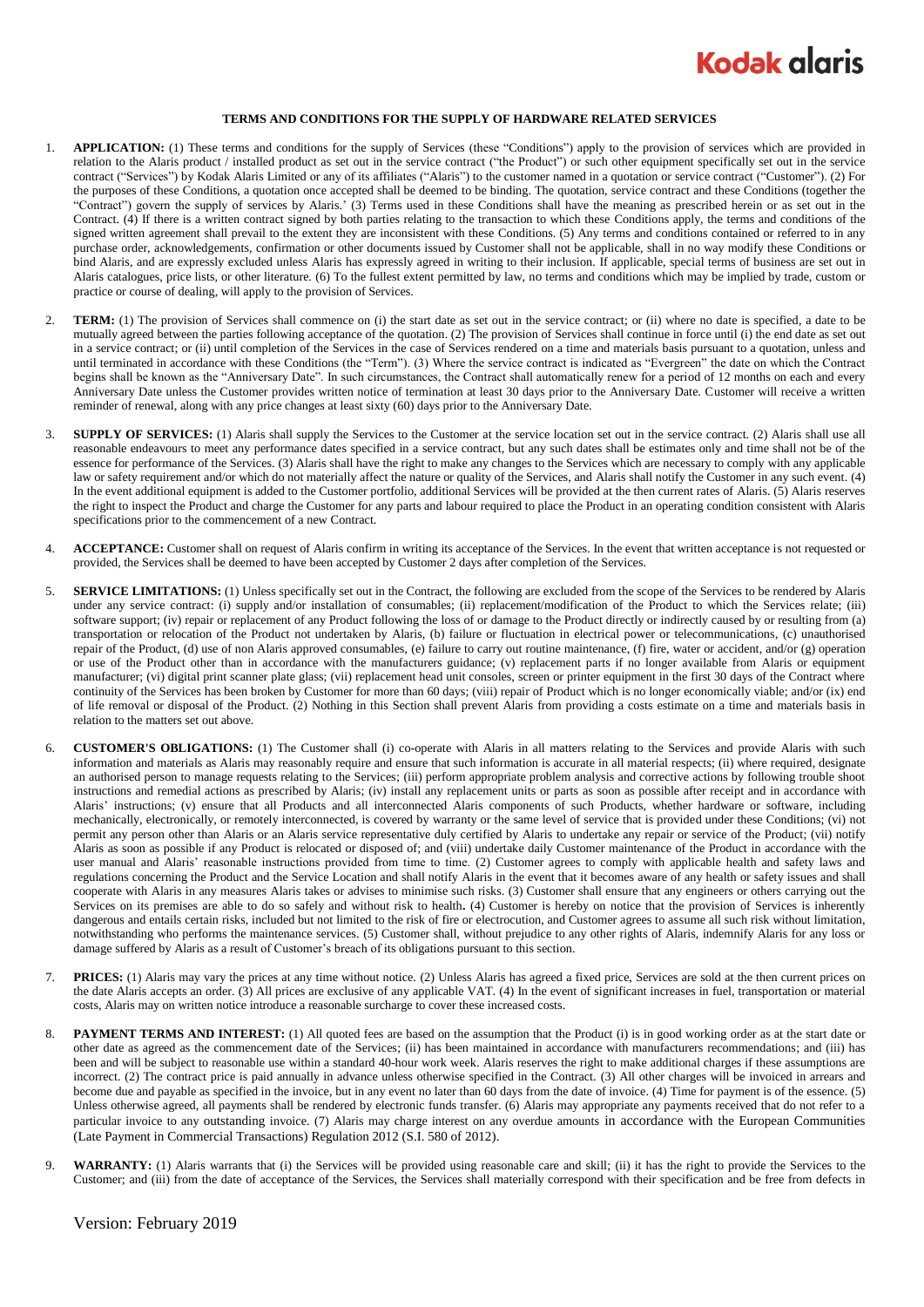## **Kodak glaris**

material and workmanship for the duration of the Contract. (2) All warranties, conditions or other terms (whether express or implied by statute, common law, arising from conduct or a previous course of dealing, or trade custom or usage) as to quality, fitness for any particular purpose and/or merchantability, are, to the fullest extent permitted by law, excluded from the Contract. (3) On account of Services claimed to be defective, Customer shall not be entitled to (a) cancel (or withdraw from) the Contract, (b) claim a reduction of the agreed fees for the performance of the defective Services or make payment deductions, or (c) withhold payment of invoices. Subject to any exclusions of Alaris' liability for defects pursuant to the Contract, in case of any warranty claim by Customer due to the performance of defective Services, Alaris shall only be obliged to, at its discretion, repeat performance of the defective services or credit to Customer the full fee paid for the defective Services. In particular, any liability of Alaris for minor defects in the services (i.e. defects not materially impairing the Customer from using (or benefiting from) the respective work products) shall be excluded. (4) Alaris' warranty shall not apply in relation to any defect arising from (i) the acts, omissions, negligence or defaults of the Customer or the Customer's employees, agents or end customers; (ii) failure to comply with operating instructions or other recommendations of Alaris as to the storage, handling and/or use of the Services; (iii) wilful damage; (iv) use not in accordance with the purpose for which they were designed; or (v) misuse or alteration or repair of the Services other than by persons authorised by Alaris. (4) The warranty is not transferable.

- 10. **LIMITATION OF LIABILITY**: (1) If not expressly provided for otherwise in these Conditions, in no event, whether in contract, tort (including in either case negligence), misrepresentation (other than fraudulent misrepresentation), breach of statutory duty or otherwise pursuant to the Contract, shall Alaris be liable for any loss of profits, anticipated savings, revenue, business, loss or corruption of data, loss of use, loss of goodwill, loss due to delay or any indirect or consequential loss or damage whatsoever or any claims from third parties for such damages. (2) Alaris' liability for breach of the warranty set out in Section 9 (1) above, is, at Alaris' option, limited to the repair, replacement or crediting of the full price paid for the Services that directly gave rise to the claim. (3) Subject to (1) and (2), Alaris' aggregate liability for all other claims, whether in contract, tort (including in either case negligence), misrepresentation (other than fraudulent misrepresentation), breach of statutory duty or otherwise pursuant to the Contract, shall be limited to the net price paid by the Customer for the specific Services giving rise to the claim in the twelve (12) months prior to the date on which the loss or damage occurred. (4) Nothing in the Contract shall be deemed to exclude or limit Alaris' liability in respect of: (i) Loss or damage caused by wilful intent or gross negligence of Alaris or Alaris' officers, employees, agents or contractors; (ii) Injuries to or death of any person, caused by Alaris or Alaris' officers, employees, agents or contractors; or (iii) any other liability which cannot be excluded by law. (5) Any claim for loss or damages, (except a claim for damages arising out of (4), must be notified to Alaris within twelve (12) months as from the date on which the damage was caused, failing which such claim is deemed to be waived.
- 11. **FIRMWARE:** In relation to any Alaris firmware supplied as part of the Product ("Firmware"), Alaris shall provide updates where possible to correct errors and bugs in the Firmware, in accordance with the response time set out in the Contract. For the purposes of these Conditions, the terms "Firmware" does not include software, embedded or otherwise which is provided by a third party in third party hardware ("Third Party Software"). Support for Third Party Software is subject to the terms of a separate agreement between the Customer and the third party supplier. If updates, upgrades or supplements of the Firmware are provided, use is governed by these Conditions, subject to any amendments made by Alaris from time to time, unless otherwise notified in writing. For the avoidance of doubt, Alaris has no obligation under the Contract to provide support in relation to any ancillary, additional or supporting software which is subject to a separate agreement.
- 12. **INTELLECTUAL PROPERTY:** All intellectual property rights, meaning all inventions, registered designs, design rights, data base rights, copy rights, know-how, trademarks, trade secrets and all other intellectual property rights, and the applications for any of the same and any rights or forms of protection of a similar nature and having equivalent or similar effect to any of them which may subsist anywhere in the world, ("Intellectual Property Rights") in or arising out of or in connection with the Services shall be owned and retained by Alaris.
- 13. **INDEMNIFICATION:** (1) Customer shall (i) not cause or permit any third party to cause any damage or endanger the Intellectual Property Rights of Alaris; and (ii) without prejudice to any other rights of Alaris, indemnify Alaris for any loss suffered by Alaris by reason of any use by Customer, Customer's employees, agents or customers, of Intellectual Property Rights of Alaris other than in accordance with the Contract. (2) Customer shall without prejudice to any other rights of Alaris, indemnify Alaris for any loss suffered by Alaris, howsoever arising, by reason of Customer's breach of its obligations pursuant to Sectio[n 6](#page-0-0) above. (3) In the event of a claim, or notification of an intention to make a claim, which may reasonably be considered likely to give rise to a liability under this indemnity ("Claim"), Customer shall: (i) as soon as reasonably practicable, give written notice of the claim to Alaris specifying the nature of the Claim in reasonable detail; and (ii) not make any admission of liability, agreement or compromise in relation to the Claim. (4) Customer shall not, except with the prior written consent of Alaris, consent to entry of any judgment or enter into any settlement that does not include as an unconditional term given by the claimant or plaintiff to Alaris and its affiliates a release from all liability and blame with respect to the Claim.
- **SUSPENSION AND TERMINATION:** (1) If Alaris' performance of any of its obligations under the Contract is prevented or delayed by any act or omission by the Customer or failure by the Customer to perform any relevant obligation ("Customer Default"), Alaris shall without limiting its other rights or remedies have the right to suspend performance of the Services until the Customer remedies the Customer Default, and to rely on the Customer Default to relieve it from the performance of any of its obligations to the extent the Customer Default prevents or delays Alaris' performance of any of its obligations. (2) Alaris shall not be liable for any costs or losses sustained or incurred by the Customer arising directly or indirectly from Alaris' failure or delay to perform any of its obligations as set out in the Contract; and the Customer shall reimburse Alaris on written demand for any costs or losses sustained or incurred by Alaris arising directly or indirectly from the Customer Default. (3) Where in Alaris' reasonable opinion, Product is no longer capable of economic repair or where parts are no longer available, such Product may be removed from the scope of the Contract on written notice to the Customer. In such case, the agreed service fee shall be reduced by the amount which was exclusively allocated to the provision of Services regarding the removed Product. (4) Without prejudice to its other rights, Alaris may terminate the Contract or in its sole discretion suspend performance of the Services immediately by written notice to the Customer in the event that: (i) Customer fails to pay any sums due under and in accordance with the Contract; (ii) Customer breaches any terms of the Contract; (iii) Customer is unable to pay its debts as they fall due, passes a resolution for winding up (other than for the purposes of a solvent amalgamation or reconstruction) or if a court of competent jurisdiction makes an order to that effect, enters into a receivership or liquidation or otherwise ceases to carry on business or an analogous event occurs to Customer in any jurisdiction; (iv) an event pursuant to Section 19 (6) where such event has persisted for more than 14 days; or (v) pursuant to Sectio[n 17](#page-2-0) (2).
- 15. **CONFIDENTIAL INFORMATION:** (1) All non-public, confidential or proprietary information of Alaris, including but not limited to, specifications, samples, patterns, designs, plans, drawings, documents, data, business operations, pricing, discounts or rebates, disclosed by Alaris in connection with the Contract, whether disclosed orally or disclosed or accessed in written, electronic or other form or media, and whether or not marked, designated or otherwise identified as "confidential," shall be deemed to be confidential, to be used solely for the purpose of performing under the Contract and may not be disclosed or copied unless authorized in advance by Alaris in writing. (2) Upon Alaris' request, Customer shall promptly return all documents and other materials received from Alaris and delete any copies made thereof. (3) Alaris shall be entitled to apply for injunctive relief for any violation of this Section. (4) This Section does not apply to information that is: (i) in the public domain; (ii) known to Customer at the time of disclosure; (iii) rightfully obtained by Customer on a nonconfidential basis from a third party; or (iv) is required to be disclosed by any applicable law or by order of any Court of competent jurisdiction or any government body, agency or regulatory body, provided that the receiving party shall use all reasonable endeavours to give the disclosing party as much written